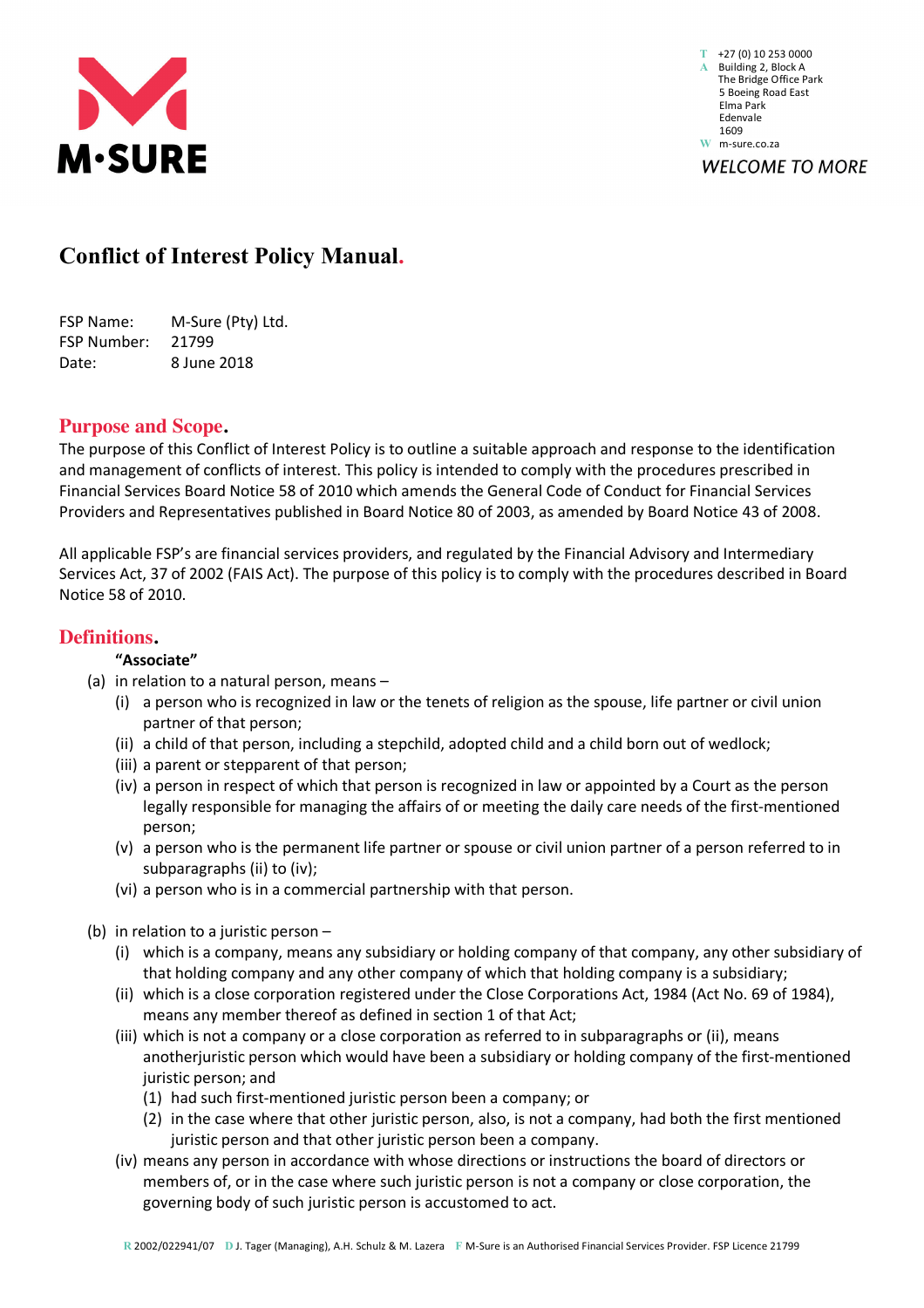- (c) in relation to any person
	- (i) means any juristic person of which the board of directors or members, or in the case where such juristic person is not a company or close corporation, of which the governing body is accustomed to act in accordance with the directions or instructions of the person first-mentioned in this paragraph; and
	- (ii) includes any trust controlled or administered by that person.

### **"Client"**

A specific person or group of persons, excluding the general public, who is or may become subject to a financial service rendered intentionally by the FSP's.

### **"Conflict of interest"**

Means any situation in which a provider or a representative has an actual or potential interest that may, in rendering a financial service to a client –

- (a) Influence the objective performance of his, her or its obligations to that client; or
- (b) Prevent a provider or representative from rendering an unbiased and fair financial services to that client, or from acting in the interests of the client, including but not limited to:
	- (i) A financial interest;
	- (ii) An ownership interest; and
	- (iii) Any relationship with a third party.

# **"Distribution Channel"**

- (a) any arrangement between a Product Supplier or any of its Associates and one or more Providers or any of its Associates in terms of which arrangement, any support or service is provided to the Provider or Providers in rendering a financial service to a client;
- (b) any arrangement between two or more Providers or any of their Associates, which arrangement facilitates, supports or enhances a relationship between the Provider or Providers and a Product Supplier; and
- (c) any arrangement between two or more Product Suppliers or any of their Associates, which arrangement facilitates, supports or enhances a relationship between a Provider or Providers and a Product Supplier.

#### **"Financial Interest"**

A financial interest includes cash, a cash equivalent, voucher, gift, services, advantage, benefit, discount, domestic or foreign travel, hospitality, accommodation, sponsorship, other incentive, or valuable consideration other than:

- (a) an ownership interest; and
- (b) training that is not exclusively available to a selected group of providers ore representatives, on
	- (i) products and legal matters relating to those products;
	- (ii) general financial and industry information; and
	- (iii) specialised technological systems of a third party necessary for the rendering of a financial service; but excluding travel and accommodation associated with that training.

#### **"FSP"**

Financial Services Provider authorised in terms of the Financial Advisory and Intermediary Services Act, 37 of 2002.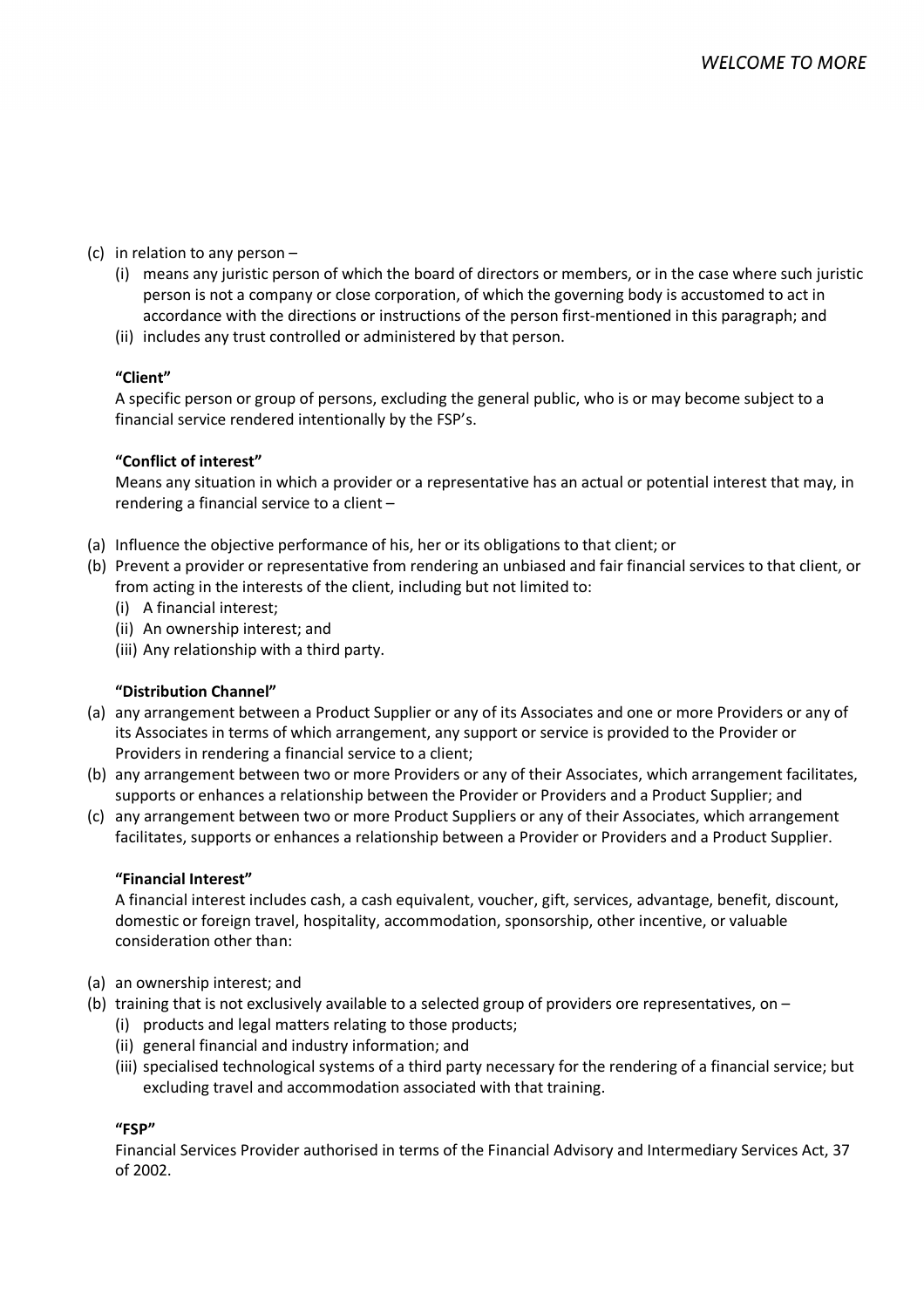#### **"Immaterial Financial Interest"**

Any financial interest with a determinable monetary value, the aggregate of which does not exceed R1000 in any calendar year from the same third party in that calendar year, received by:

- (a) a provider who is a sole proprietor;
- (b) a representative for that representative's direct benefit; and
- (c) a provider, who for its benefit or that of some or all of its representatives, aggregates the immaterial financial interest paid to its representatives.

#### **"Ownership Interest"**

- (a) An equity ownership interest, for which fair value was paid by the owner, other than equity or ownership interest held by an approved nominee on behalf of another person; and
- (b) includes any dividend, profit share or similar benefit derived from that equity or ownership interest.

#### **"Product Supplier"**

Any person or juristic person who issues a financial product by virtue of an authority, approval or right granted to such person or juristic person under any law.

#### **"Product Provider"**

An authorised FSP registered as such with the FSB.

#### **"Responsible Person"**

A key individual, representative or employee of a Product Supplier or FSP.

# **"Third Party"**

- (a) a Product Supplier;
- (b) another Provider;
- (c) an associate of a Product Supplier or a FSP;
- (d) a distribution channel; and
- (e) any person who in terms of an agreement or arrangement with a person referred to in paragraphs (a) to (d) above provides a financial service to a Provider or its Representatives.

# **Objectives.**

M-Sure (Pty) Ltd. is an authorised financial services provider. Like any financial services provider, M-Sure (Pty) Ltd is potentially exposed to conflicts of interest in relation to various activities. However, the protection of our clients' interests is our primary concern and so our policy sets out how:

- (a) We identify the circumstances which may give rise to actual or potential conflicts of interest entailing a material risk of damage to our clients' interests;
- (b) We have established appropriate structures and systems of control to manage those conflicts; and how
- (c) We will maintain systems in an effort to prevent damage to our clients' interests through identified conflicts of interest.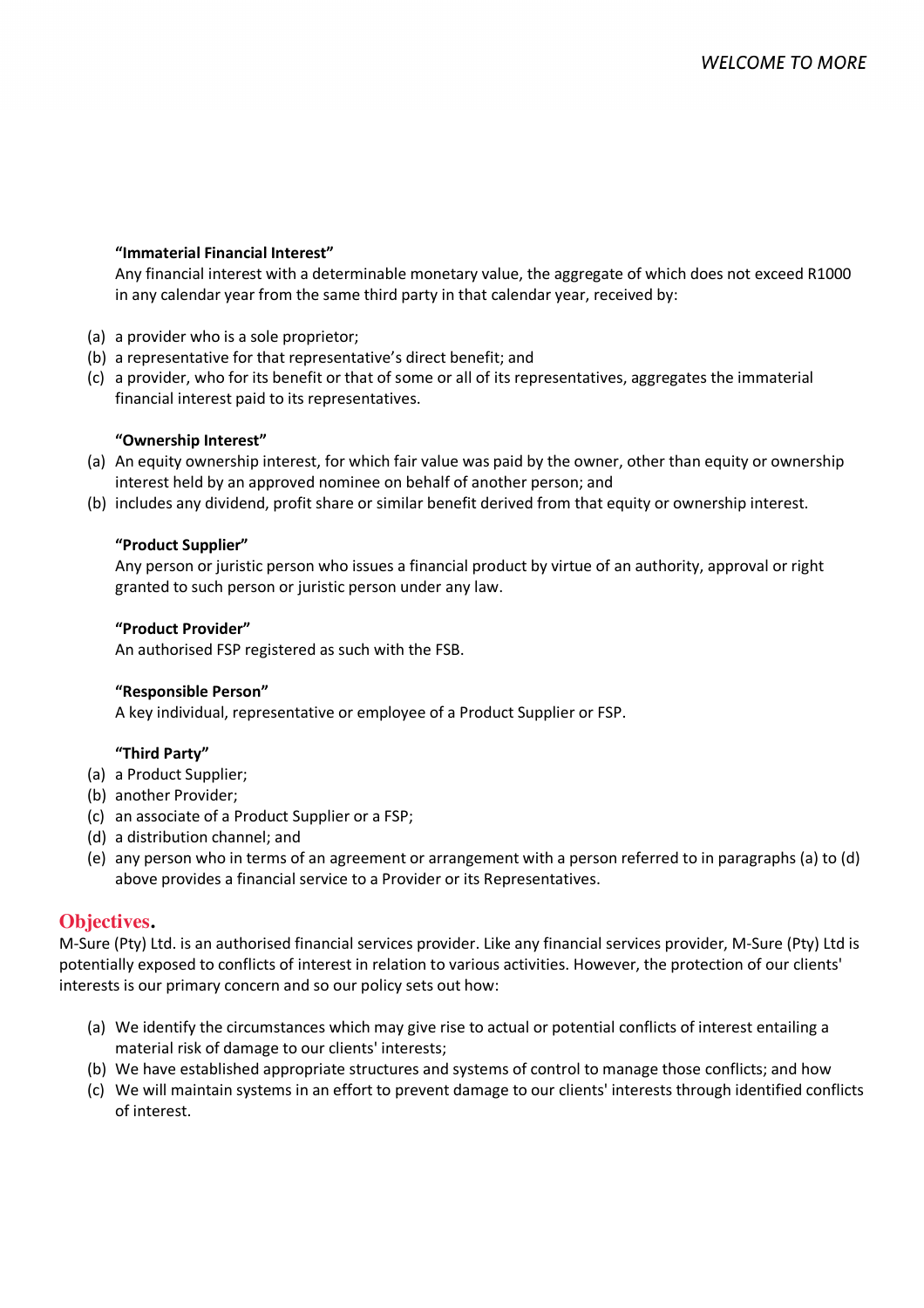# **Conflict of Interest.**

M-Sure (Pty) Ltd strives towards ensuring it is able to appropriately and effectively identify and manage potential conflicts. It may manage potential conflicts through avoidance, establishing confidentiality barriers and by providing appropriate disclosure of the conflict to affected clients.

In determining whether there is or may be a conflict of interest to which the policy applies, PMD considers whether there is a material risk of damage to the client, taking into account whether M-Sure (Pty) Ltd or M-Sure (Pty) Ltd representative, associate or employee:

- (a) is likely to make a financial gain, or avoid a financial loss, at the expense of the client;
- (b) has an interest in the outcome of a service provided to the client or of a transaction carried out on behalf of the client, which is distinct from the client's interest in that outcome;
- (c) has a financial or other incentive to favour the interest of another client, group of clients or any other third party over the interests of the client; and
- (d) receives or will receive from a person other than the client, an inducement in relation to a service provided to the client in the form of monies, goods or services, other than the legislated commission or reasonable fee for that service. Our policy defines possible conflicts of interest as, inter alia:
- (e) conflicts of interest between M-Sure (Pty) Ltd and the client;
- (f) conflicts of interest between our clients if we are acting for different clients and the different interests conflict materially;
- (g) conflicts of interest where associates, product suppliers, distribution channels or any other third party is involved in the rendering of a financial service to a client; and
- (h) holding confidential information on clients which, if we would disclose or use, would affect the advice or services provided to clients.

# **Management.**

Specific monetary measures M-Sure (Pty) Ltd focuses on include:

- (a) the fact that it only receives commissions authorised in terms of applicable legislation; and if applicable, fees which are disclosed to the client; and
- (b) M-Sure (Pty) Ltd does not offer any financial interest to any representative or employee for
	- (i) giving preference to the quantity of business secured for the provider to the exclusion of quality service;
	- (ii) giving preference to a specific product supplier where more than one supplier can be recommended to a client; and
	- (iii) giving preference to a specific product of a supplier where more than one product of that supplier can be recommended.
- (c) the General Code of Conduct also prescribes that you should disclose to a client the fact that you hold 10% or more shares in a product supplier and whether you received more than 30% of your remuneration from one product supplier over a 12 months period.
- (d) the compliance report poses the question whether you sell financial products of only one product supplier.

The measures M-Sure (Pty) Ltd has adopted to manage identified conflicts are further summarized below. We consider them appropriate to our efforts to take reasonable care that, in relation to each identified potential conflict of interest, we act impartially to avoid a material risk of harming clients' interests: